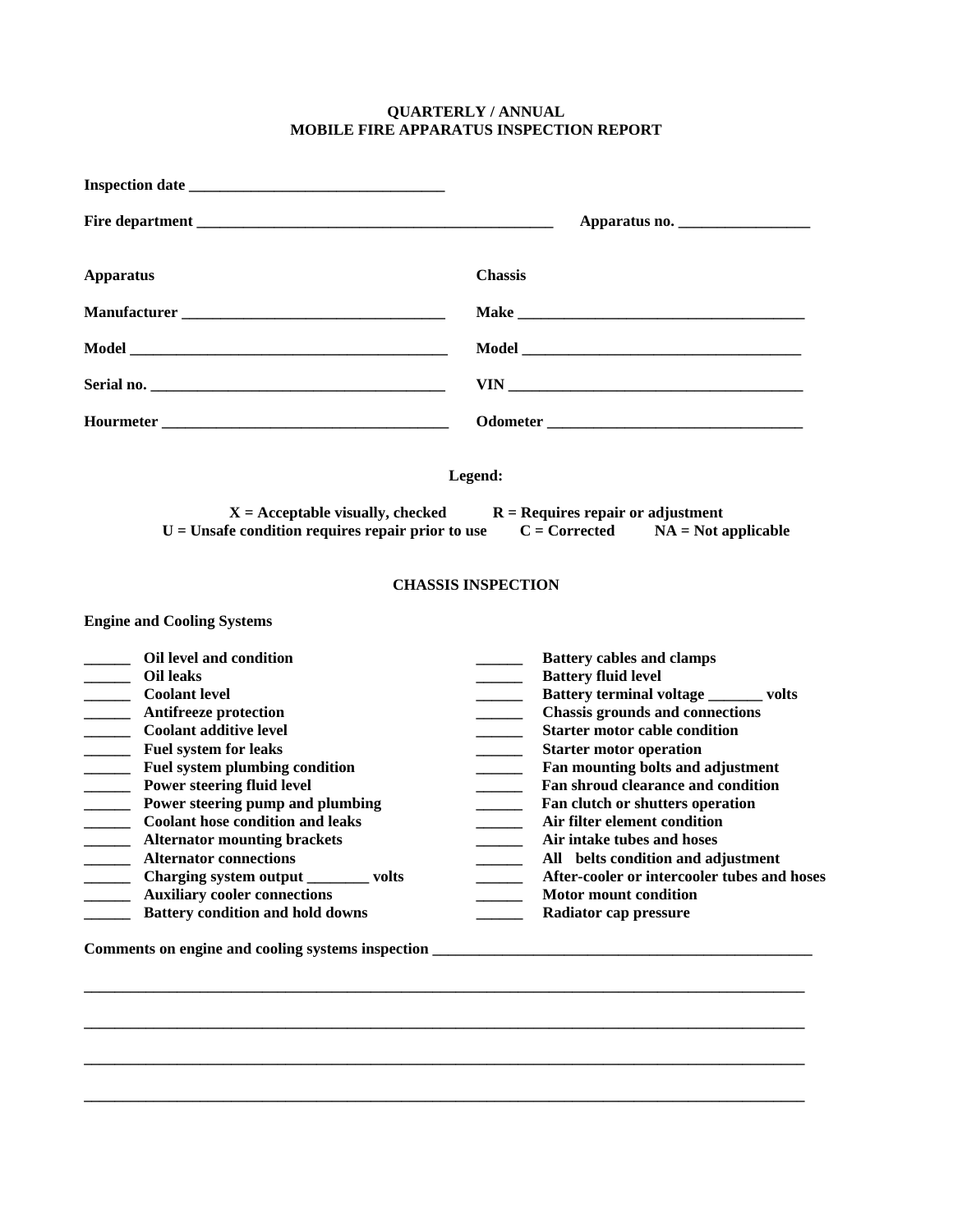# **Chassis and Components**

| <b>Fluid levels</b>                                                                                                                                                                                                                                                                                                                                                         | <b>Front</b> axle                                                                                                                                                                                                                                                                                                                                                                                                                          |  |  |  |  |
|-----------------------------------------------------------------------------------------------------------------------------------------------------------------------------------------------------------------------------------------------------------------------------------------------------------------------------------------------------------------------------|--------------------------------------------------------------------------------------------------------------------------------------------------------------------------------------------------------------------------------------------------------------------------------------------------------------------------------------------------------------------------------------------------------------------------------------------|--|--|--|--|
| _______ Lubricate chassis<br><b>All fluid levels</b>                                                                                                                                                                                                                                                                                                                        | Front spring and shock condition<br>Front wheel bearings and king pins                                                                                                                                                                                                                                                                                                                                                                     |  |  |  |  |
| <b>Steering</b><br>Rear axle                                                                                                                                                                                                                                                                                                                                                |                                                                                                                                                                                                                                                                                                                                                                                                                                            |  |  |  |  |
| <b>Steering linkage and tie rods</b><br>$\overline{\phantom{a}}$<br><b>Steering box mounting</b><br>$\mathcal{L}$ and $\mathcal{L}$<br><b>Steering system plumbing for leaks</b><br><b>Manual steering box fluid level</b><br><b>Transmission</b>                                                                                                                           | <b>Rear spring condition</b><br>Rear spring torque tubes and shocks<br>$\overline{\phantom{a}}$<br>Axle flanges for leaks and tightness<br>Frame rails and cross members<br><b>Brakes</b>                                                                                                                                                                                                                                                  |  |  |  |  |
| ____ Auto trans fluid level<br>Auto trans mounting and condition<br>$\overline{\phantom{a}}$<br><b>EXALLER 15 Auto trans and plumbing for leaks</b><br><b>Example 21 Auto translockup system</b><br><b>Manual trans oil level</b><br><b>Manual trans mounting</b><br><b>Manual trans for leaks</b><br>Fuel<br>Fuel tank and plumbing for leaks<br><b>Fuel tank mounting</b> | <b>Brake condition (amount of material)</b><br><b>Brake adjustment and operation</b><br>Air brake valves and tanks<br>Lubricate brake pedal pivot pin<br>Drain air tanks and check air dryer<br>Air brake lines and chambers<br>$\sim$<br>Air brake leaks and buildup<br><b>Hydraulic brakes for leaks</b><br><b>Hydraulic brake components</b><br>Hydro-vac operation and mounting<br>$\overline{\phantom{a}}$<br>Parking brake operation |  |  |  |  |
| Tires/Wheels                                                                                                                                                                                                                                                                                                                                                                | <b>Exhaust system</b>                                                                                                                                                                                                                                                                                                                                                                                                                      |  |  |  |  |
| Tire and wheel conditions<br>Lug nuts for torque<br>$\overline{\phantom{a}}$<br>Tire tread depth<br>Front _________ Rear _______<br>Front Rear<br>Tire air pressure                                                                                                                                                                                                         | <b>Exhaust system and muffler</b>                                                                                                                                                                                                                                                                                                                                                                                                          |  |  |  |  |
| <b>Driveline</b>                                                                                                                                                                                                                                                                                                                                                            |                                                                                                                                                                                                                                                                                                                                                                                                                                            |  |  |  |  |
| Driveline U-joints and yokes<br>$\overline{\phantom{a}}$<br><b>Driveline carrier bearings</b><br>Differential oil level and leaks                                                                                                                                                                                                                                           |                                                                                                                                                                                                                                                                                                                                                                                                                                            |  |  |  |  |
| Comments on chassis and components inspection ___________________________________                                                                                                                                                                                                                                                                                           |                                                                                                                                                                                                                                                                                                                                                                                                                                            |  |  |  |  |
|                                                                                                                                                                                                                                                                                                                                                                             |                                                                                                                                                                                                                                                                                                                                                                                                                                            |  |  |  |  |

\_\_\_\_\_\_\_\_\_\_\_\_\_\_\_\_\_\_\_\_\_\_\_\_\_\_\_\_\_\_\_\_\_\_\_\_\_\_\_\_\_\_\_\_\_\_\_\_\_\_\_\_\_\_\_\_\_\_\_\_\_\_\_\_\_\_\_\_\_\_\_\_\_\_\_\_\_\_\_\_\_\_\_\_\_\_\_\_\_\_\_\_\_\_\_\_\_\_\_\_\_ \_\_\_\_\_\_\_\_\_\_\_\_\_\_\_\_\_\_\_\_\_\_\_\_\_\_\_\_\_\_\_\_\_\_\_\_\_\_\_\_\_\_\_\_\_\_\_\_\_\_\_\_\_\_\_\_\_\_\_\_\_\_\_\_\_\_\_\_\_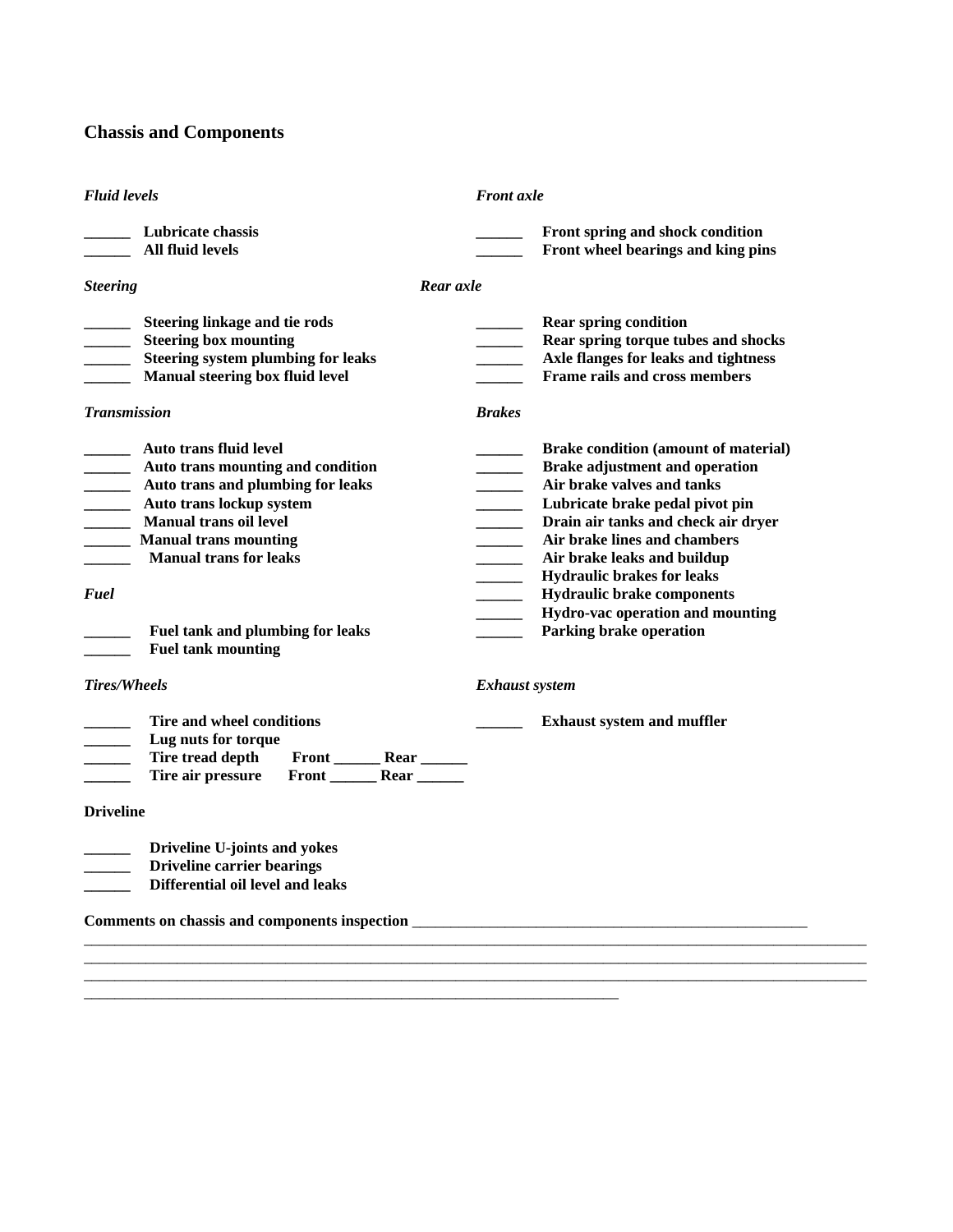#### *Cab and Body*

## **Cab** Cab mounting and tilt mechanism <br>
Cab frame and sheet metal **The Capacity of the Capacity Cab** Manual transmission shift controls<br>
Manual transmission shift controls **\_\_\_\_\_\_** Cab frame and sheet metal **\_\_\_\_\_\_** Manual transmission shift controls **\_\_\_\_\_\_** Cab hoist motor solenoid volt-drop\_\_\_\_\_volts **\_\_\_\_\_\_** Clutch pedal linkage **\_\_\_\_\_\_** Door mounting and latches **\_\_\_\_\_\_** Clutch pedal free play **\_\_\_\_\_\_** Cab glass condition **\_\_\_\_\_\_** Windshield wipers and washers **\_\_\_\_\_\_** Cab seat condition and mounting **\_\_\_\_\_\_** Mirror condition and mounting **EXECUTE:** Seat belt condition and mounting **EXECUTE:** Steering wheel mounting and alignment *Body* **\_\_\_\_\_\_** Horn operation **\_\_\_\_\_\_** Compartment door latches Heater and defroster operation **Lackson Lackson Lackson Compartment door and hinge condition** Throttle controls and linkage **a**<br> **Example 3** Body compartment condition<br> **Example 3** Step and auxiliary equipment condition<br> **Example 3** Step and auxiliary equipment **EXECUTE:** Step and auxiliary equipment condition

\_\_\_\_\_\_\_\_\_\_\_\_\_\_\_\_\_\_\_\_\_\_\_\_\_\_\_\_\_\_\_\_\_\_\_\_\_\_\_\_\_\_\_\_\_\_\_\_\_\_\_\_\_\_\_\_\_\_\_\_\_\_\_\_\_\_\_\_\_\_\_\_\_\_\_\_\_\_\_\_\_\_\_\_\_\_\_\_\_\_\_\_\_ \_\_\_\_\_\_\_\_\_\_\_\_\_\_\_\_\_\_\_\_\_\_\_\_\_\_\_\_\_\_\_\_\_\_\_\_\_\_\_\_\_\_\_\_\_\_\_\_\_\_\_\_\_\_\_\_\_\_\_\_\_\_\_\_\_\_\_\_\_\_\_\_\_\_\_\_\_\_\_\_\_\_\_\_\_\_\_\_\_\_\_\_\_

Comments on cab and body inspection \_\_\_\_\_\_\_\_\_\_\_\_\_\_\_\_\_\_\_\_\_\_\_\_\_\_\_\_\_\_\_\_\_\_\_\_\_\_\_\_\_\_\_\_\_\_\_\_\_\_\_\_\_\_\_\_\_\_\_\_\_\_

#### *Cab and Body Electrical*

| Headlights and high beans<br>Parking and clearance lights<br>Tail and stop lights<br>Backup lights and alarm<br>$\overline{\phantom{a}}$                                                                                       | Compartment lights<br>Siren operation and mounting<br>Siren solenoid voltage drop_____volts<br>Voltage drops of all solenoids |  |  |
|--------------------------------------------------------------------------------------------------------------------------------------------------------------------------------------------------------------------------------|-------------------------------------------------------------------------------------------------------------------------------|--|--|
| Turn signal and hazard operation<br>Cab spot lights operation<br>Auxiliary light operation<br>$\mathbb{R}^n$                                                                                                                   | List solenoids and voltage drop below                                                                                         |  |  |
| Front warning lights<br>Rear warning lights<br>Front beacon lights<br>$\mathcal{L}(\mathcal{L})$<br>Intersection warning lights<br>Body deck lights                                                                            | and the state of the state of the state of the state of the state of the state of the state of the                            |  |  |
| Comments on cab and body electrical inspection __________________________________                                                                                                                                              |                                                                                                                               |  |  |
| <b>Line Voltage Inspection</b>                                                                                                                                                                                                 |                                                                                                                               |  |  |
| Power source<br>Generator drive engine or power drivetrain<br>Cord reels and receptacles<br>Electrically-driven equipment                                                                                                      | Electrical controls<br>Output voltage_____________volts                                                                       |  |  |
| Comments on line voltage electrical inspection electron and the state of the state of the state of the state of the state of the state of the state of the state of the state of the state of the state of the state of the st |                                                                                                                               |  |  |
|                                                                                                                                                                                                                                |                                                                                                                               |  |  |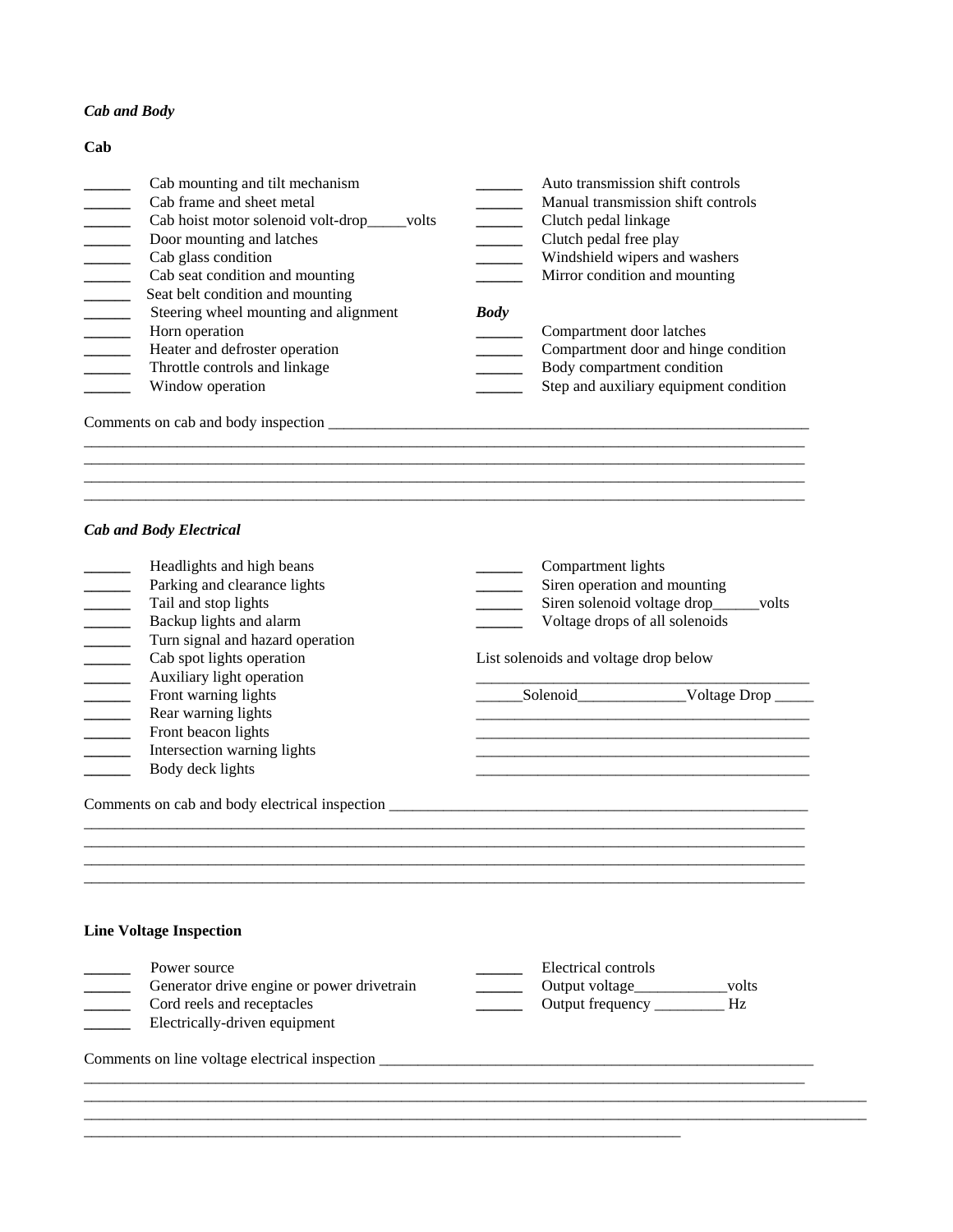### **Road and Operational Test**

| Engine oil pressure                   | Drive line vibration            |
|---------------------------------------|---------------------------------|
| Engine coolant temperature            | Air compressor operation        |
| Tachometer operation                  | Air compressor governor setting |
| Auto transmission shifting            | Speedometer operation           |
| Clutch release and operation          | Shimmey or front end noises     |
| Manual transmission shifting          | Clutch fan or shutter operation |
| Brake operation                       |                                 |
| Comments on road and operational test |                                 |
|                                       |                                 |
|                                       |                                 |
|                                       |                                 |

## **PUMP AND WATER TANK INSPECTION**

|                                                                                                                                                                                                                                                                                                                                                                                                                                                                                                                                                                                                                                                                | $\text{Model} \underline{\hspace{2cm}}$                                                                          |                                                                                                                                                                                                                                                                                                                                     |  |
|----------------------------------------------------------------------------------------------------------------------------------------------------------------------------------------------------------------------------------------------------------------------------------------------------------------------------------------------------------------------------------------------------------------------------------------------------------------------------------------------------------------------------------------------------------------------------------------------------------------------------------------------------------------|------------------------------------------------------------------------------------------------------------------|-------------------------------------------------------------------------------------------------------------------------------------------------------------------------------------------------------------------------------------------------------------------------------------------------------------------------------------|--|
|                                                                                                                                                                                                                                                                                                                                                                                                                                                                                                                                                                                                                                                                |                                                                                                                  |                                                                                                                                                                                                                                                                                                                                     |  |
| Pump shift and indicator lights<br>Automatic transmission lockup system<br>Clutch disengagement and manual transmission<br>Pump transmission shift cylinders or motor<br>$\overline{\phantom{a}}$<br>Pump transmission oil level and condition<br>$\mathcal{L}^{\text{max}}$ , where $\mathcal{L}^{\text{max}}$<br>$\frac{1}{1}$<br>Pump panel techometer and engine gauges<br>Pump plumbing<br>$\overline{\phantom{a}}$<br>High pressure pump system<br>Pressure control device operation and<br>response time<br>Transfer valve operation<br>$\sim$<br>Intake relief operation<br>Primer operation<br>Dry vacuum test<br>Initial reading ________ in. vacuum | Engine speed counter<br>$\sim$<br>$\overline{a}$<br>Pump<br>Drain valves<br>Auxiliary cooler<br>Suction strainer | Pump panel electrical swithces and panel light<br>Master gauges for accuracy and operation<br>Discharge gauges for accuracy and operation<br>Water tank indicator system<br>Tank-to-pump and tank fill valves<br>Preconnect valves and plumbing<br>Deck gun valve and plumbing<br>and valves<br>Auto-lube level and fluid condition |  |
| Leakage in 5 minutes ________ in. vacuum<br>Primer motor solenoid voltage drop _____volts<br>Pump packing - adjust if necessary<br>Mechanical seals for leaks<br>Discharge and intake valves<br>Valves, linkage, remote rods, and pivot points<br>Comments on pump and tank inspection <b>contained <i>n</i></b>                                                                                                                                                                                                                                                                                                                                               |                                                                                                                  | Water tank mounting and integrity<br>Anodes in tank and pump<br>Reel motor solenoid voltage drop____volts<br>Pump mounting integrity<br>Pump driveline U-joints, yokes and flanges                                                                                                                                                  |  |

\_\_\_\_\_\_\_\_\_\_\_\_\_\_\_\_\_\_\_\_\_\_\_\_\_\_\_\_\_\_\_\_\_\_\_\_\_\_\_\_\_\_\_\_\_\_\_\_\_\_\_\_\_\_\_\_\_\_\_\_\_\_\_\_\_\_\_\_\_\_\_\_\_\_\_\_\_\_\_\_\_\_\_\_\_\_\_\_\_\_\_\_\_\_\_\_\_\_\_\_\_

\_\_\_\_\_\_\_\_\_\_\_\_\_\_\_\_\_\_\_\_\_\_\_\_\_\_\_\_\_\_\_\_\_\_\_\_\_\_\_\_\_\_\_\_\_\_\_\_\_\_\_\_\_\_\_\_\_\_\_\_\_\_\_\_\_\_\_\_\_\_\_\_\_\_\_\_\_\_\_\_\_\_\_\_\_\_\_